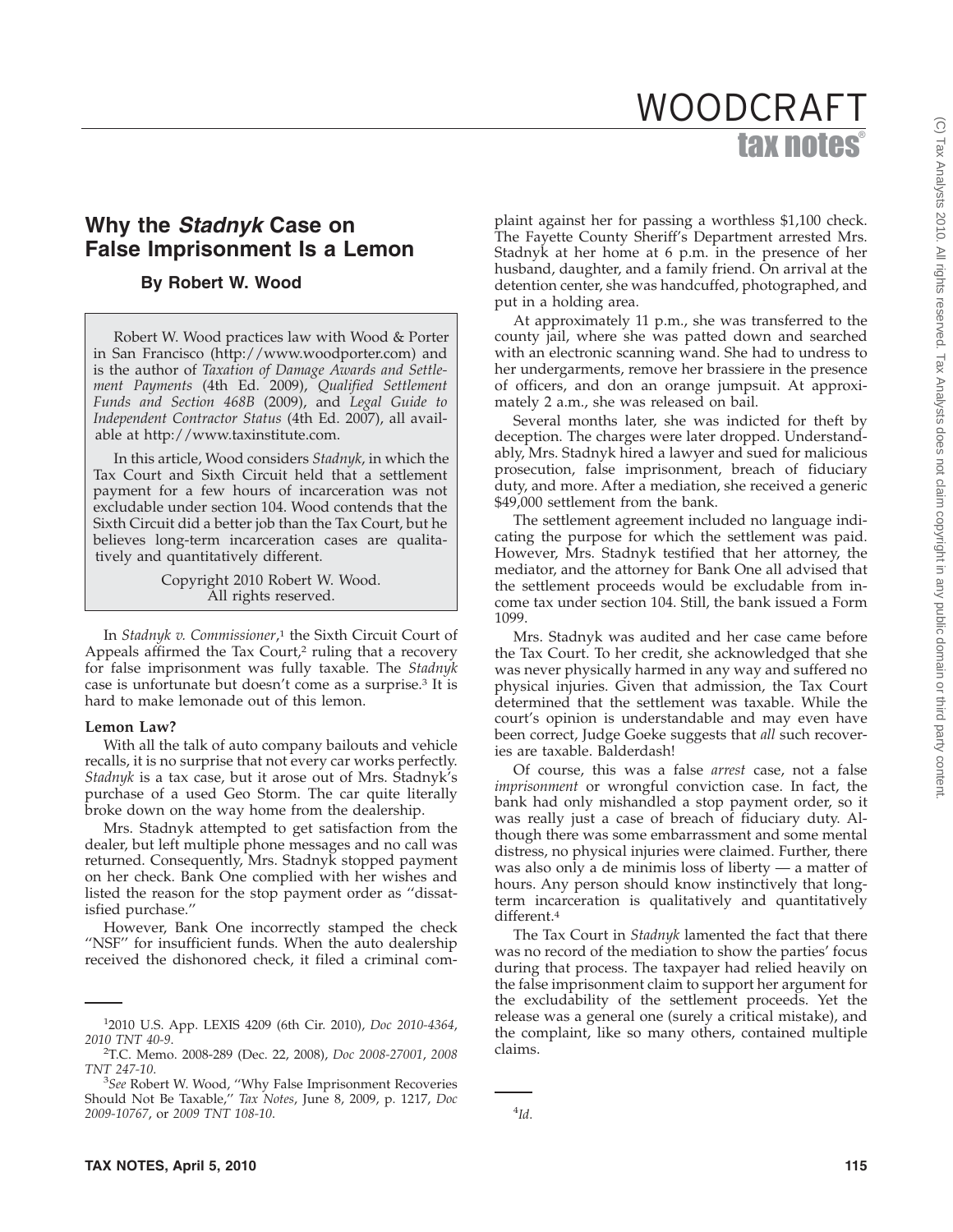This was clearly a suit over a single incident and one set of damages precipitated by Bank One's erroneous marking of Mrs. Stadnyk's check. The case simply didn't involve a serious loss of liberty. If anything, it was a mere technical violation, not unlike a technical battery or nonconsensual touching, whether or not it caused any damage.

#### **Lemon Appeal**

Courts can only decide the cases before them, and the Sixth Circuit's opinion is entirely predictable. Mrs. Stadnyk advanced three arguments in her appeal:

- there was no enrichment or accession to wealth, so the \$49,000 was not income under *Glenshaw Glass*; 5
- because her liberty was taken away, by definition there was a physical injury leading to the section 104 exclusion; and
- even if section 104 would otherwise tax such a recovery, it was unconstitutional.

On the facts presented, all three arguments were losers. The *Glenshaw Glass* argument is incorrect, no matter how appealing it might have sounded to the taxpayer. As the Sixth Circuit noted, if recoveries were not income based on the lack of enrichment theory, there would be no need for section 104.

The section 104 argument was also resolved as expected. Mrs. Stadnyk had already agreed she was not physically injured in any way. The Sixth Circuit examined the (now presumably irrelevant<sup>6</sup>) first prong of the ''tort or tort-type right'' rule from *Commissioner v. Schleier*. <sup>7</sup> The court then went on to address the second "on account of personal physical injuries" element. The court could not get past the fact that Mrs. Stadnyk had admitted she did not suffer any physical injuries. Of course, the settlement agreement said nothing about any physical injuries — or any deprivation of physical liberty for that matter.

The Tax Court suggested in dicta (inappropriately, in my view) that there should be a per se rule under which recoveries like Mrs. Stadnyk's would be taxable. The Sixth Circuit said Mrs. Stadnyk essentially wanted the appellate court to do the opposite — adopt a per se rule that every false imprisonment claim necessarily would involve a physical injury.

The Sixth Circuit acknowledged that in this kind of action a person *could* be injured. So the facts matter. Moreover, the court seems to set a low threshold for physical injury. For example, the court suggested that a physical injury might include ''an injured wrist as a result of being handcuffed,''8 but the mere fact that there was a physical loss of liberty is not necessarily physical.

Conversely, a loss of liberty *can* be physical. Relying on Mrs. Stadnyk's testimony that she ''suffered no physical injuries as a result of her physical restraint,''9 the Sixth Circuit said section 104 requires a direct causal link

<sup>5</sup> Commissioner v. Glenshaw Glass Co., 348 U.S. 426 (1955).<br><sup>6</sup>See prop. reg. section 1.104-1(c), REC-127270-06 (Sept. *See* prop. reg. section 1.104-1(c), REG-127270-06 (Sept. 14,

 $7515$  U.S. 323 (1995).

between the physical injury and the recovery. This ''but for'' analysis creates a high threshold of causation for plaintiffs seeking the shelter of section 104.10 Again, the Sixth Circuit noted that the nature of the damages was not mentioned in the settlement agreement, which the court found dispositive.

#### **Murphy's Law**

Our old friend the *Murphy* case comes up again in the constitutional part of the case. Mrs. Stadnyk asserted that the Sixteenth Amendment only permits ''direct taxes on incomes,'' and that a personal injury recovery like the one she received was simply not income. This is a little different from the *Glenshaw Glass* argument, but not much. The court's discussion is brief and to the point. The constitutional claim, of course, is a losing one. Among other cases cited by the appellate court is the D.C. Circuit's *Murphy* opinion.<sup>11</sup>

### **Where Are We Now?**

The Sixth Circuit's decision was not recommended for publication and is only an appellate court review of a Tax Court memorandum opinion. Yet the case is getting more press and interest than the underlying Tax Court case did.

That is both good and bad. The decision is clearly more carefully thought out than the Tax Court's opinion. The Sixth Circuit avoids blanket rules and suggests that the facts need to be examined. Should there be a per se rule that any physical confinement of significant duration is excludable from income? Should that line be drawn at six months? At one year? At five?

I don't know. I think it would be reasonable and appropriate to draw a line beyond which a recovery would be presumed attributable to physical injuries. If ever there was a case for taxing such recoveries, *Stadnyk* was it. There simply was no injury of any sort, except for embarrassment, humiliation, and very brief confinement. I suppose per se rules are meant for cases at the extreme, so one need not analyze the facts. I would favor a per se rule in any significant incarceration.12

#### **Public Comment on Incarceration**

It seems entirely possible that the same day Sixth Circuit Judge Eric Clay was putting the finishing touches on his *Stadnyk* opinion in Cincinnati, Mike Montemurro and other members of the IRS and Treasury were holding a public hearing in Washington to discuss the proposed regulations under section 104(a)(2). As it turned out, a big topic was wrongful imprisonment.13 Only in tax law do the stars align so perfectly.

Of course, the proposed changes to the section 104(a)(2) regulations have nothing to do with wrongful

<sup>2009),</sup> *Doc 2009-20411*, *2009 TNT 176-6*. <sup>7</sup>

<sup>&</sup>lt;sup>8</sup>See Stadnyk v. Commissioner at p. 12.<br><sup>9</sup>Id

*Id.*

<sup>10</sup>*See O'Gilvie v. United States*, 519 U.S. 79, 82 (1996), *Doc*

*<sup>96-31894</sup>*, *96 TNT 240-1*. <sup>11</sup>*See Murphy v. IRS*, 493 F.3d 170 (D.C. Cir. 2007), *Doc*

<sup>&</sup>lt;sup>12</sup>See Wood, "Are False Imprisonment Recoveries Taxable?" *Tax Notes*, Apr. 21, 2008, p. 279, *Doc 2008-7149*, or *2008 TNT*

<sup>&</sup>lt;sup>13</sup>For the unofficial transcript, see *Doc* 2010-4501 or 2010 TNT *41-15*.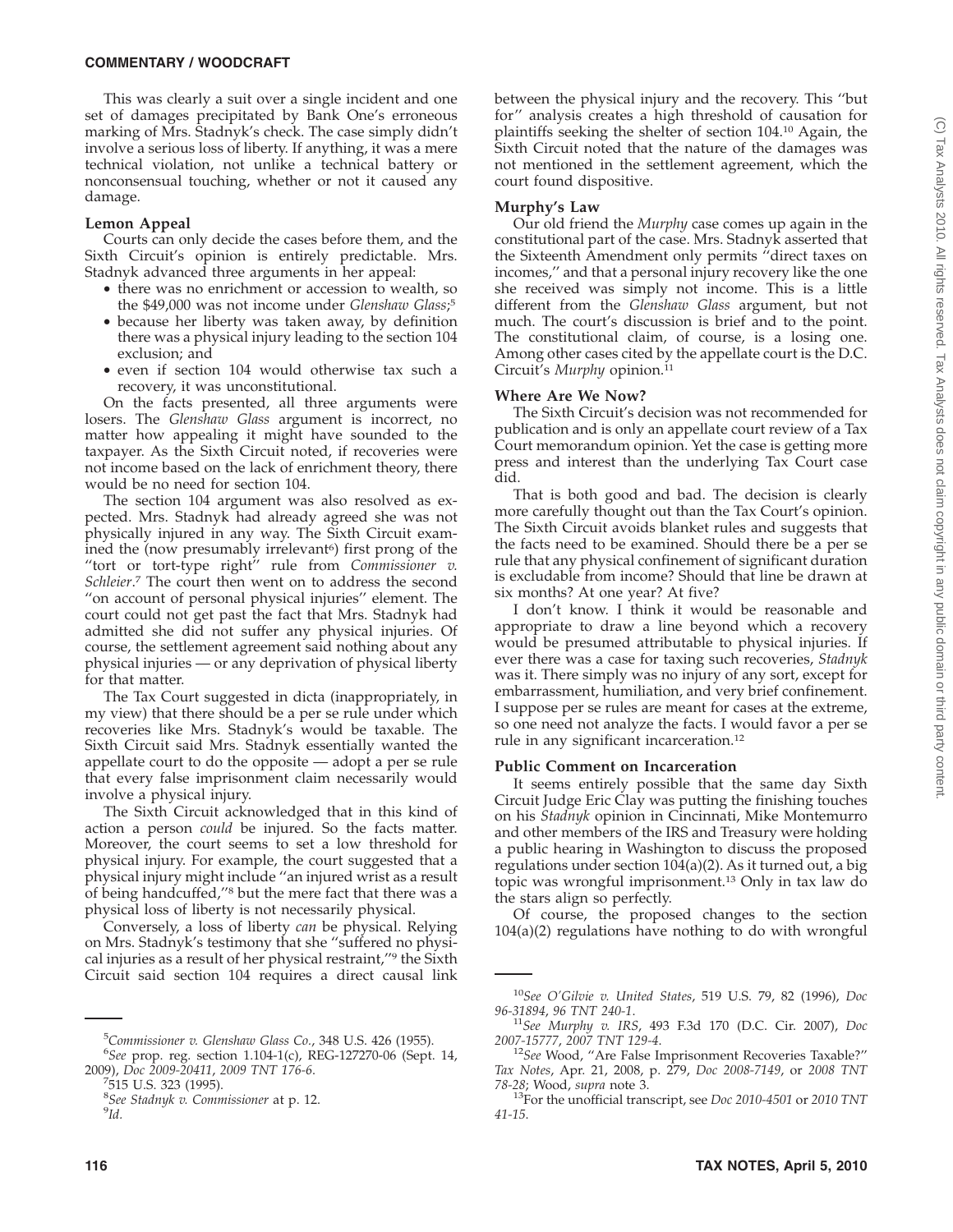imprisonment, or even the broader question of what constitutes a personal physical injury. That's a shame. These proposed regulations merely discard the first prong of the so-called *Schleier* test, which had provided that a plaintiff's action for damages must be based on a "tort or tort-type right." However, there was hardly a mention of tort or tort-type rights at the public hearing.

Instead, members of the public, the IRS, and Treasury discussed, among other topics, whether new section 104(a)(2) regulations were the appropriate means to announce a rule that unlawful incarceration for a long time (as opposed to a brief period like in *Stadnyk*) constitutes a physical injury per se, with or without observable bodily harm.14

The panelists did not entirely discount the possibility that section 104(a)(2) could create per se exclusions for unlawfully imprisoned individuals or victims of sex abuse, but they raised interesting questions about such a rule. Where, for example, would the Service draw the line beyond which the length of wrongful imprisonment would be a personal physical injury?

If the IRS chose one year, what would that mean for an unlawfully imprisoned individual who spent 11 months behind bars? What about a kidnapping victim or hostage who is wrongfully imprisoned not by the state, but by another individual?

The IRS and Treasury appear to have been considering the application of section  $104(a)(2)$  to wrongful imprisonment, just as the judges in the Sixth Circuit recently did. It would be nice if the proposed regulations addressed what constitutes personal physical injuries for purposes of section 104(a)(2) and whether cases of longterm wrongful imprisonment are per se excludable. Treasury was urged to adopt per se carveouts for individuals who receive damage awards based on their wrongful imprisonment or sexual abuse.15 Yet they appear concerned that any per se rule will cause someone just beyond the per se threshold to cry foul.16 The implicit assumption seems to be that it is better to have chaos than rules with arguably arbitrary demarcations.

In some cases, observable bodily harm can be presumed,<sup>17</sup> which under the Service's current administrative formulation<sup>18</sup> is the ticket to excludability. At the hearing on the proposed section 104 regulations, witnesses discussed the chilling effect created by the lack of guidance. If life insurance companies won't write structured settlement annuities for sex abuse or wrongful imprisonment cases, is that fair to the victims who may

want and need structures? Is the IRS allowing or even encouraging this *in terrorem* effect?

Life insurance companies don't need the excludability section 104 provides, but they do need to satisfy themselves that it applies. The companies rely on that excludability when transferring an annuity contract via section 130, which works only in tandem with section 104.19

Life insurance companies may be reluctant to stick their necks out to offer structures when tax questions remain. Currently, most life insurance companies presented with opportunities to structure wrongful imprisonment settlements look for ancillary claims involving observable bodily harm. They may be unwilling to structure if they do not find such claims. Moreover, the insurance companies may even expect a putative allocation of the settlement amount between pure incarceration damages and an amount for the personal physical injuries.

Obviously, one way to distinguish serious false imprisonment cases involving a long period in prison from a case like *Stadnyk* is ancillary claims. Mrs. Stadnyk experienced no physical injuries and filed no medical claims. A true long-term incarceration case is vastly different, because there are almost always incidents of physical trauma, often leaving permanent scars.

There are also often battery claims, medical malpractice claims, and more — but not always. Besides, one should not have to look for these physical injury/ sickness signposts as a hook for the monumental emotional distress that can be expected from years of wrongful imprisonment.

If the ''observable bodily harm'' model makes any sense, it is understandable that the Service and Treasury are loath to draw lines. Who can say where the long-term versus short-term incarceration line should be drawn? Nevertheless, the difficulty of drawing any line should not be an excuse to provide no guidance whatsoever. That is particularly so when the failure to provide any guidance has a chilling effect on taxpayers and on the structured settlement industry.

Sometime we may see a case involving a wrongfully imprisoned taxpayer who is receiving payment for a gross deprivation of his civil rights and freedom, but who like Mrs. Stadnyk has somehow never been physically harmed or worse. Whether the IRS issues guidance or a court is forced to address it, someone is going to have to confront the excludability question.

What if a person is wrongfully incarcerated for 10 years but somehow endures no pushing, no shoving, no bruising, no rapes, no assaults, no batteries, and no medical malpractice? The purist's fact pattern involving a deprivation of civil liberties without physical injury or physical sickness may be more academic than real. Yet even without the presence of these customary ancillary claims, and even without the customary damages usually accompanying them, such a false imprisonment recovery should itself be tax free.

Like Prof. Erik Jensen in his recent article (''The Receipt of Cash for Losses of Personal Rights,'' *Tax Notes*,

<sup>&</sup>lt;sup>14</sup>Among the guidance on what constitutes "personal physical injuries" within the meaning of section  $104(a)(2)$  is LTR 200041022 (July 17, 2000), *Doc 2000-26382*, *2000 TNT 201-10*, which requires bruises, cuts, swelling, and bleeding, or ''observable bodily harm.'' For more on this ruling, see Wood, ''IRS Allows Damages Exclusion Without Proof of Physical Harm,'' *Tax Notes*, Mar. 31, 2008, p. 1388, *Doc 2008-5734*, or *2008 TNT*

*<sup>63-31</sup>*. <sup>15</sup>*See* LTR 200041022, *supra* note 14, at 7. <sup>16</sup>*Id*. at 8. <sup>17</sup>*See* ILM 200809001 (Nov. 27, 2007), *Doc 2008-4372*, *<sup>2008</sup> TNT 42-21*. For more information, see Wood, *supra* note 14. <sup>18</sup>*See* section 130(c)(2)(D).